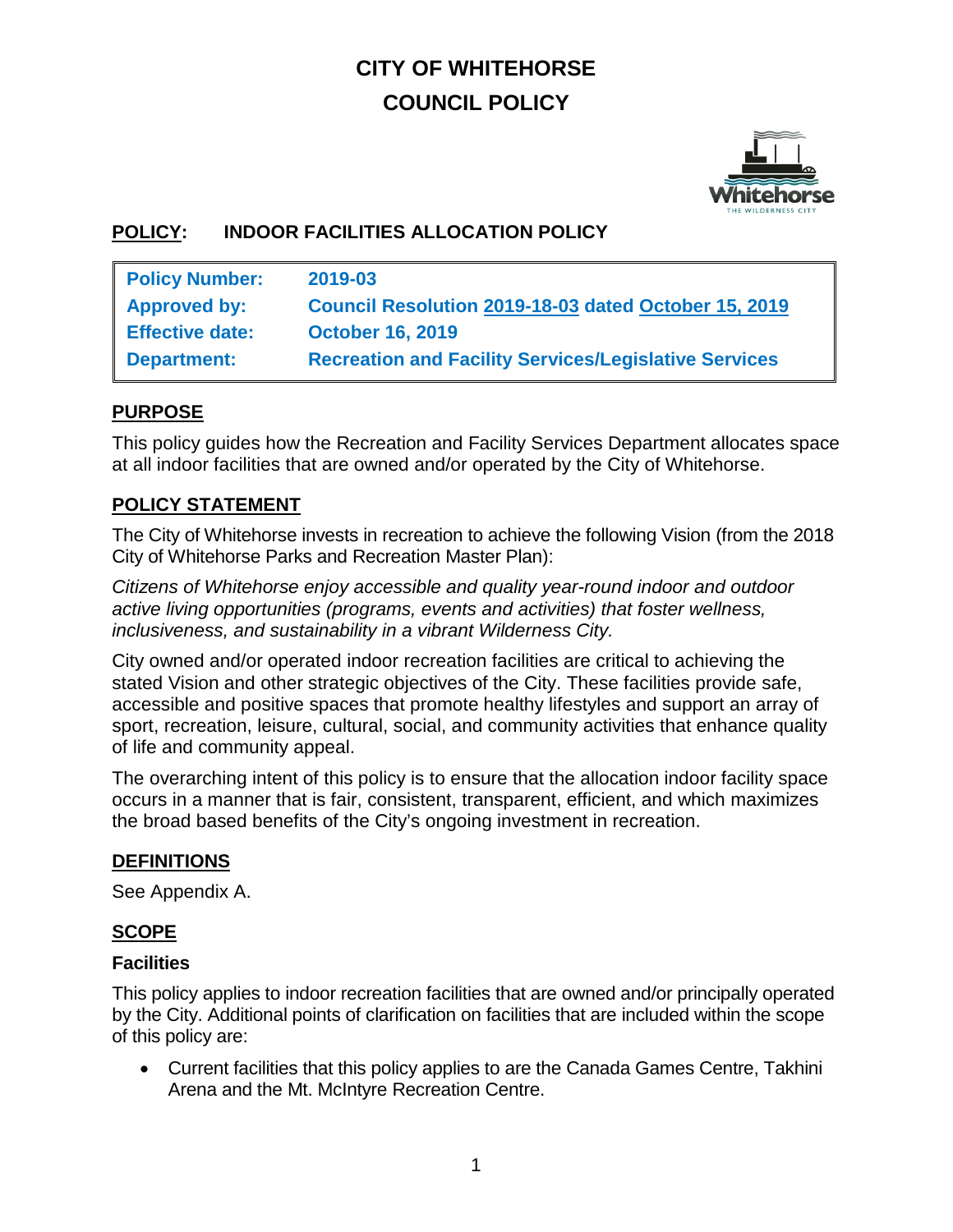• This policy applies to all recreation facilities that come under City ownership or operational control in the future through new development or lease agreements.

This policy does not apply to:

- Any City outdoor public park and on premise facilities within them, including green spaces.
- Facilities and spaces that are owned and operated by external entities.

#### **Facility Space Users**

This policy primarily applies to community organizations and user groups that rent indoor facility space on an ongoing basis (year-round and for their season of play) as well as events and functions that occur on a regular basis.

#### **RESPONSIBILITIES**

#### **City**

The City's R&FS department will adhere to this policy when allocating indoor recreation facility time. This adherence will include the overarching intent of the policy as outlined in the Policy Statement and Guiding Principles sections as well as the specific approaches outlined in the Allocations Process section.

#### **User Groups**

User groups will adhere to the requirements and overall intent of this policy. Specific requirements of user groups include:

- Providing utilization / participation data as requested by the City.
- Providing requests for facility time as outlined in this policy (e.g., including timely requests for special events and additional facility time above the Base Allocation).
- Reviewing contracts.
- Submitting insurance and other requested organizational documents as requested.
- Abiding by the rules and regulations outlined within the rental agreement contract.
- Using space that is booked.

Should user groups not adhere to the responsibilities and requirements identified above, the City reserves the right to disqualify them from accessing space per the Qualification criteria outlined in Section A of this policy.

## **GUIDING PRINCIPLES FOR INDOOR FACILITY ALLOCATIONS**

The following principles provide an overarching foundation for how the City will allocate space at indoor recreation facilities. The parameters outlined in the following Allocation Process section of this policy are intended to achieve (implement) these guiding principles.

**Guiding Principle #1:** The City will allocate indoor recreation facility space in a manner that is focused on maximizing the overall community benefits that are accrued through an ongoing public investment.

**Guiding Principle #2:** The City will allocate space in a manner that prioritizes efficient and appropriate use of publically supported facilities.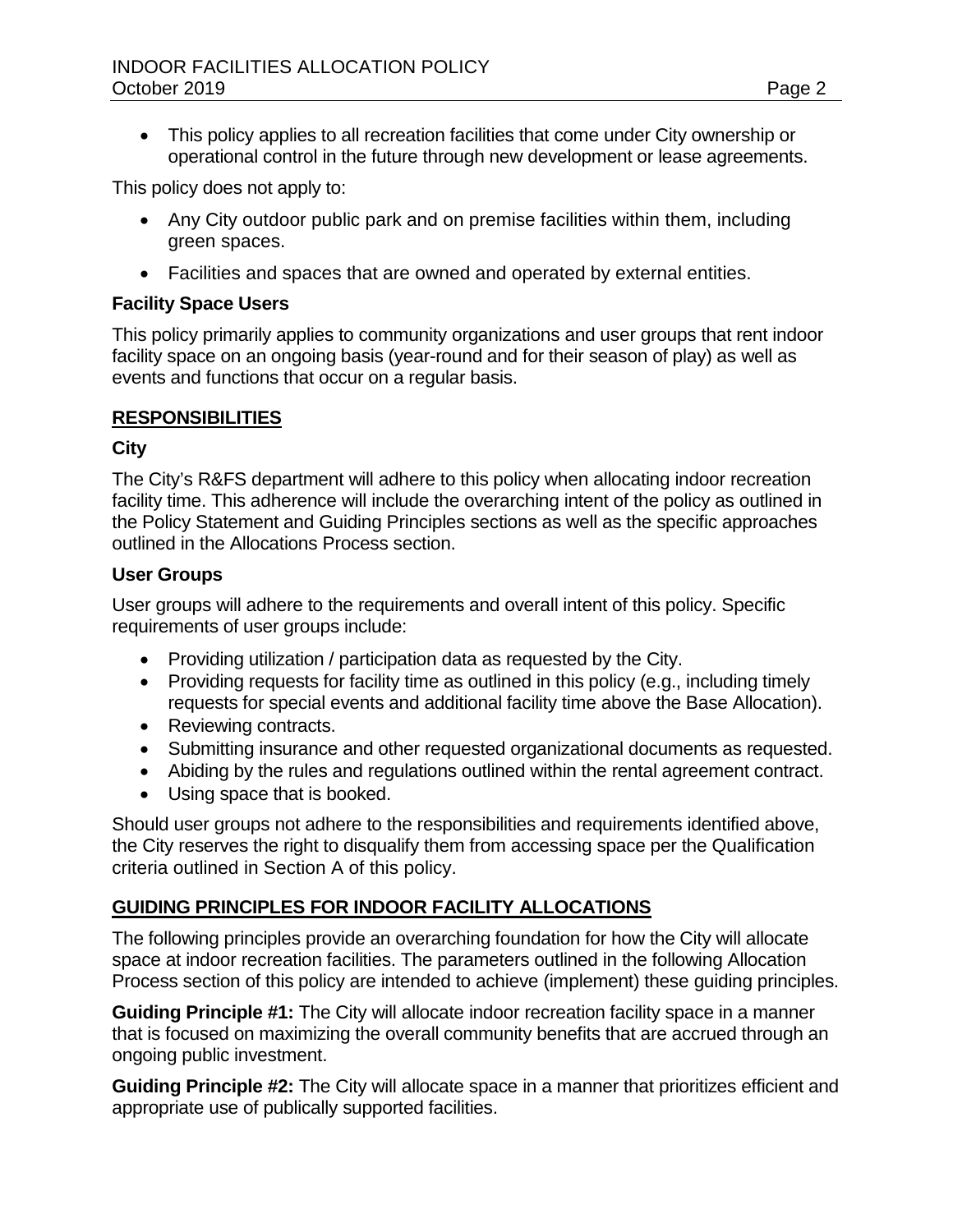**Guiding Principle #3**: The City will allocate space to support a diversity of opportunities that will help ensure recreation is available and appealing to residents of all ages, interests and ability levels.

**Guiding Principle #4:** The City recognizes the importance of individuals, community organizations, and the private sector in providing recreational opportunities and, as such, will continue to support the success and sustainability of organizations to the greatest degree possible.

**Guiding Principle #5:** Through the allocation of indoor facility space, the City will strive to align users with the most appropriate spaces for their activity.

**Guiding Principle #6:** Allocations will occur in a transparent manner that is based on clear rationales.

**Guiding Principle #7:** The City will allocate space in a manner that acknowledges historical context while taking into account community growth, evolution and leading practices.

## **THE ALLOCATION PROCESS**

The City will utilize a three-part process for indoor facility space allocations as summarized in the following chart:

|   | <b>Step</b>                                              | <b>Purpose</b>                                                                                                                                 |
|---|----------------------------------------------------------|------------------------------------------------------------------------------------------------------------------------------------------------|
|   | Qualification                                            | To ensure that user groups accessing publically<br>supported spaces are providing quality, safe and<br>appropriate recreational opportunities. |
|   | <b>Space Allocation</b>                                  | To outline a consistent approach for allocating<br>appropriate facility time to user groups.                                                   |
| 3 | <b>Change Requests and</b><br><b>Conflict Resolution</b> | To provide tools and criteria for adjustments to the<br>space allocations and any conflicts that arise<br>between user groups.                 |

#### **1. Qualification**

User groups that request time at publically supported indoor facility spaces are expected to provide recreation opportunities that are appropriate, safe, and delivered in a quality manner. The City will audit user groups on a biennial basis using the following assessment criteria, as applicable:

- Alignment with standards set forth by territorial and national sport organizations (e.g., game and practice guidelines identified in Long Term Athlete Development plans and other governing sport body documentation, Respect in Sport).
- Alignment with appropriate coaching / instructor and volunteer practices (e.g., appropriate coaching certifications, volunteer criminal record checks).
- Confirmation of appropriate insurance.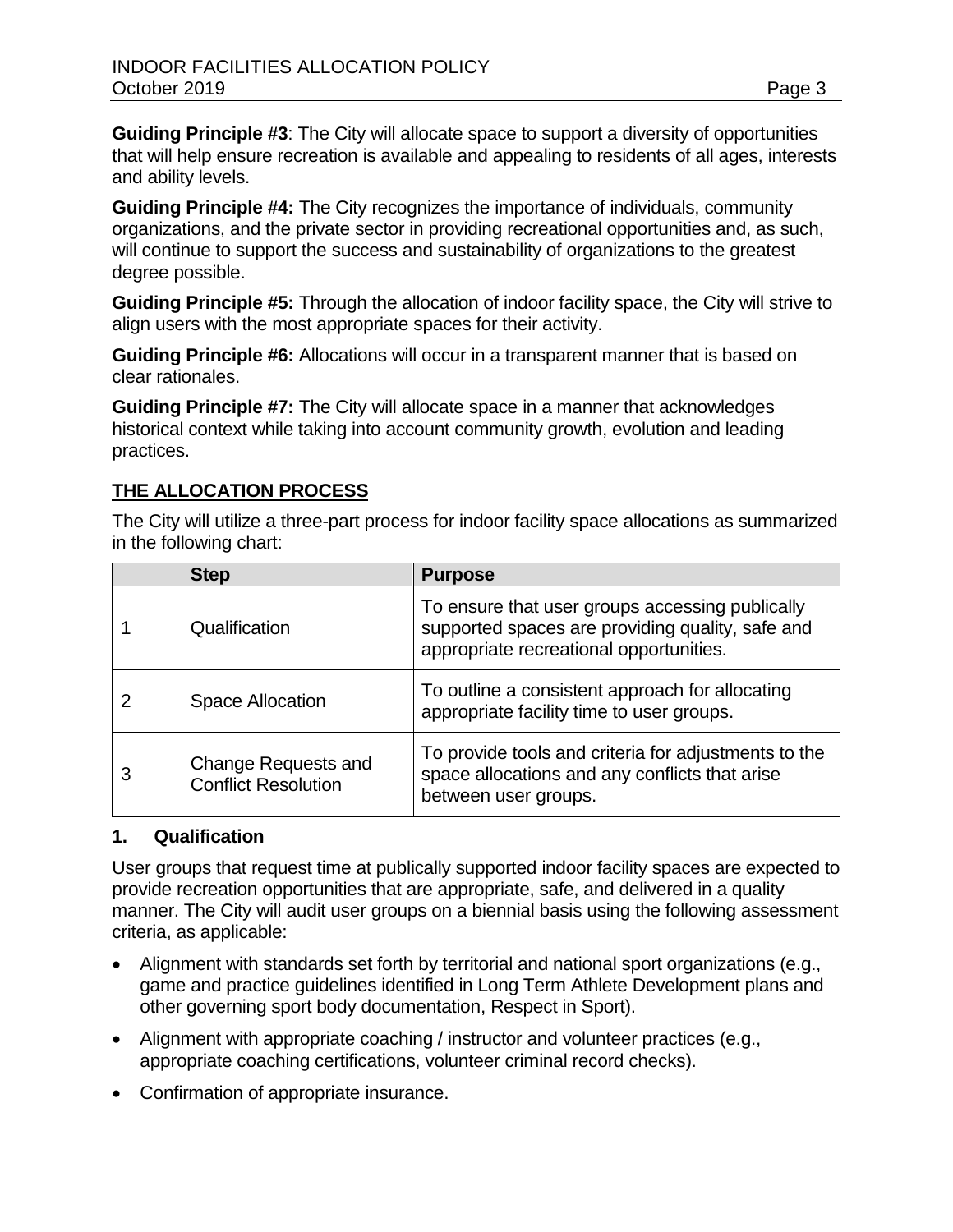• Previous bookings and allocations history (e.g., on-time submission of requests, ontime payment of fees, appropriate use of allocated time, timely provision of utilization/participation data).

*\*It is important to note that this audit will not rank groups but rather is intended to ensure that all user groups are aligned with quality programming standards.* 

The City will utilize this audit process to determine if:

- The user group is providing programming in such a manner that warrants access to publically supported indoor facility space; and
- The requested time is appropriate and based on demonstrated need.

## **2. Space Allocation**

As an overarching priority, the City will ensure that adequate indoor facility space is secured to support the recreation opportunities that it directly provides to residents (including specified programs and time allocated for drop-in activities). The City will work on an ongoing basis to coordinate and schedule these opportunities at times that balance broader public needs and those of user groups. Indoor facility space will be made available to user groups based on the prioritization parameters identified in the following chart:

|                                                                                                                                | <b>Prime Time Facility Hours</b>                                                                                       | <b>Non-Prime Time Facility Hours</b> |  |
|--------------------------------------------------------------------------------------------------------------------------------|------------------------------------------------------------------------------------------------------------------------|--------------------------------------|--|
| <b>Priority #1</b>                                                                                                             | Special Events, Tournaments and Championships                                                                          |                                      |  |
| <b>Priority #2</b>                                                                                                             | Youth / Accessible Organizations<br>Department of Education schools,<br>per the Joint Use Agreement<br>within the City |                                      |  |
| <b>Priority #3</b>                                                                                                             | Adult Organizations within the City                                                                                    |                                      |  |
| Department of Education schools<br>(outside of the Joint Use Agreement<br><b>Priority #4</b><br>within the City<br>parameters) |                                                                                                                        | Youth / Accessible Organizations     |  |
| <b>Priority #5</b>                                                                                                             | Other (including non-resident user groups and commercial users)                                                        |                                      |  |

*\*Please refer to Appendix A for further descriptions of the above noted user groups typologies and prime time/non-prime time facility hours.* 

## **Baseline Allocation of Space for Ongoing Program Use**

The City recognizes that many longstanding user groups rely on consistent, and often historically held, facility time. The City will also need to balance needs of new and emerging groups who require time to be successful. The following formula will be used to provide existing groups with a base allocation of time for their upcoming season of play.

| Actual time consumed during the | Up to a 3% buffer to | <b>Base allocation of</b> |
|---------------------------------|----------------------|---------------------------|
| previous year / season of play  | account for growth   | facility space            |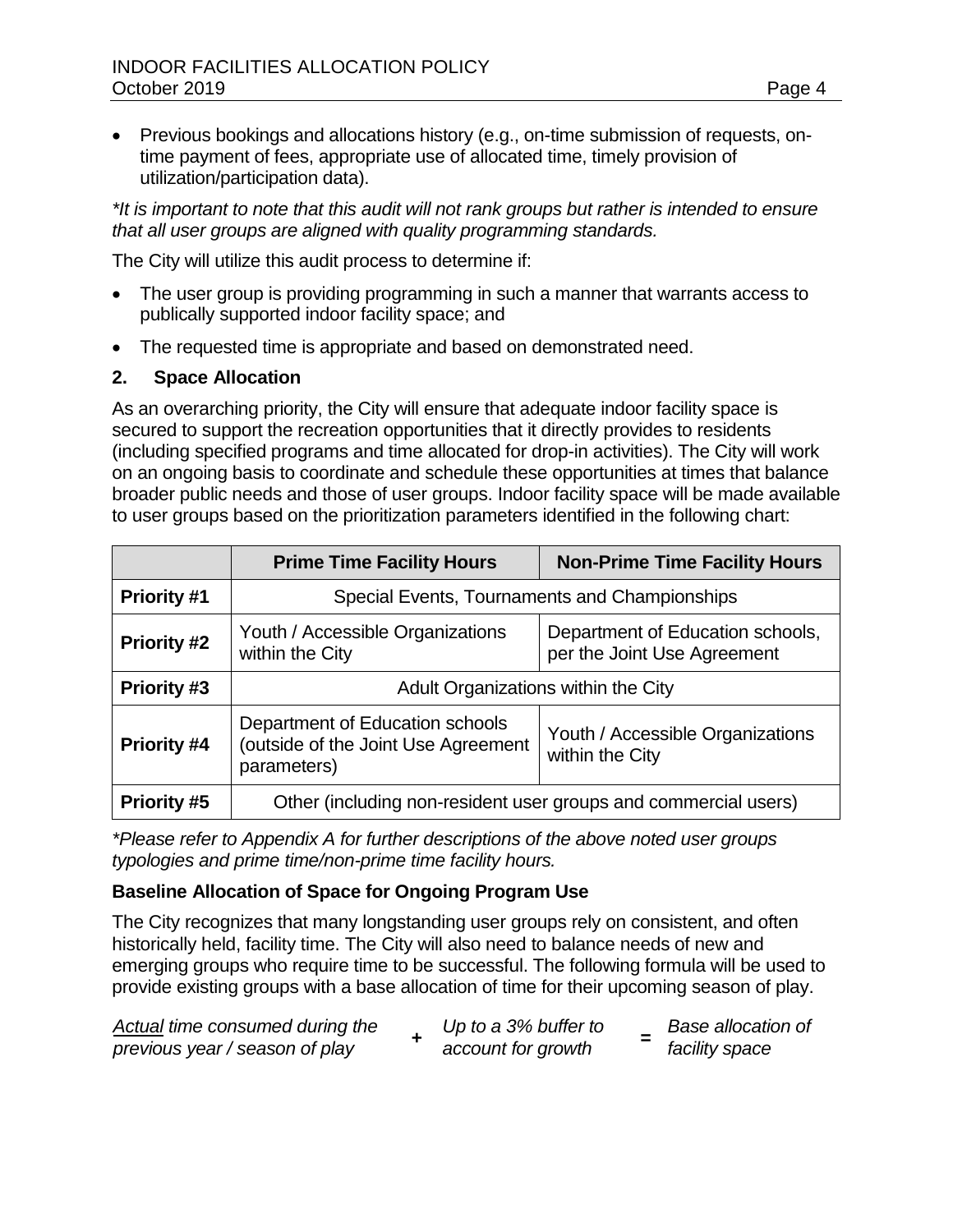The above formula is applicable only if capacity exists. In the event of capacity challenges, the City may be required to reduce the buffer or otherwise proportion out available time.

### **Special Event, Tournament and Championship Facility Time Allocation**

The City recognizes the significant and positive impacts that tournaments, special events, and championships can provide to the community. Where possible, the City will encourage user groups to utilize their baseline allocation of space to accommodate special events, tournament and championships. However, the City recognizes that incremental time may be required for this purpose and, as reflected in the chart above, has deemed accommodating this time a priority.

Following are parameters that will guide how the City allocates time to groups for special events, tournaments and championships:

- User group organizations will be limited to one special event during the regular season of play.
- National and territorial sport organizations (or equivalent governing entities) will be permitted to request a 2nd special event for trials during a Canada Games or Arctic Winter Games year.

## **3. Change Requests and Conflict Resolution**

User groups may request additional time for regular program use above the Baseline Allocation they receive. The City will evaluate these requests based on the following five criteria, as applicable:

- The request for additional time is supported by Long Term Athlete Development guidelines established by the national sport organization.
- The user group is able to sufficiently demonstrate growth that suggests a need for facility time beyond their base allocation.
- The user group is able to sufficiently demonstrate that they are making the most effective and efficient use of their base time allocation.
- There is no duplication of an existing service already being provided by another organization.
- The City has the space available to allocate (overall public impact)

There may be instances where the City must resolve conflicts between the requests of different user groups for regular program time and/or special event space allocations. In these instances, the City will follow the following protocol:

**Step 1:** Meet with both groups (together) to try to negotiate an appropriate solution.

**Step 2:** If the above meeting does not result in a resolution, the City will implement the following ranking metric to determine which group receives priority for the requested facility time: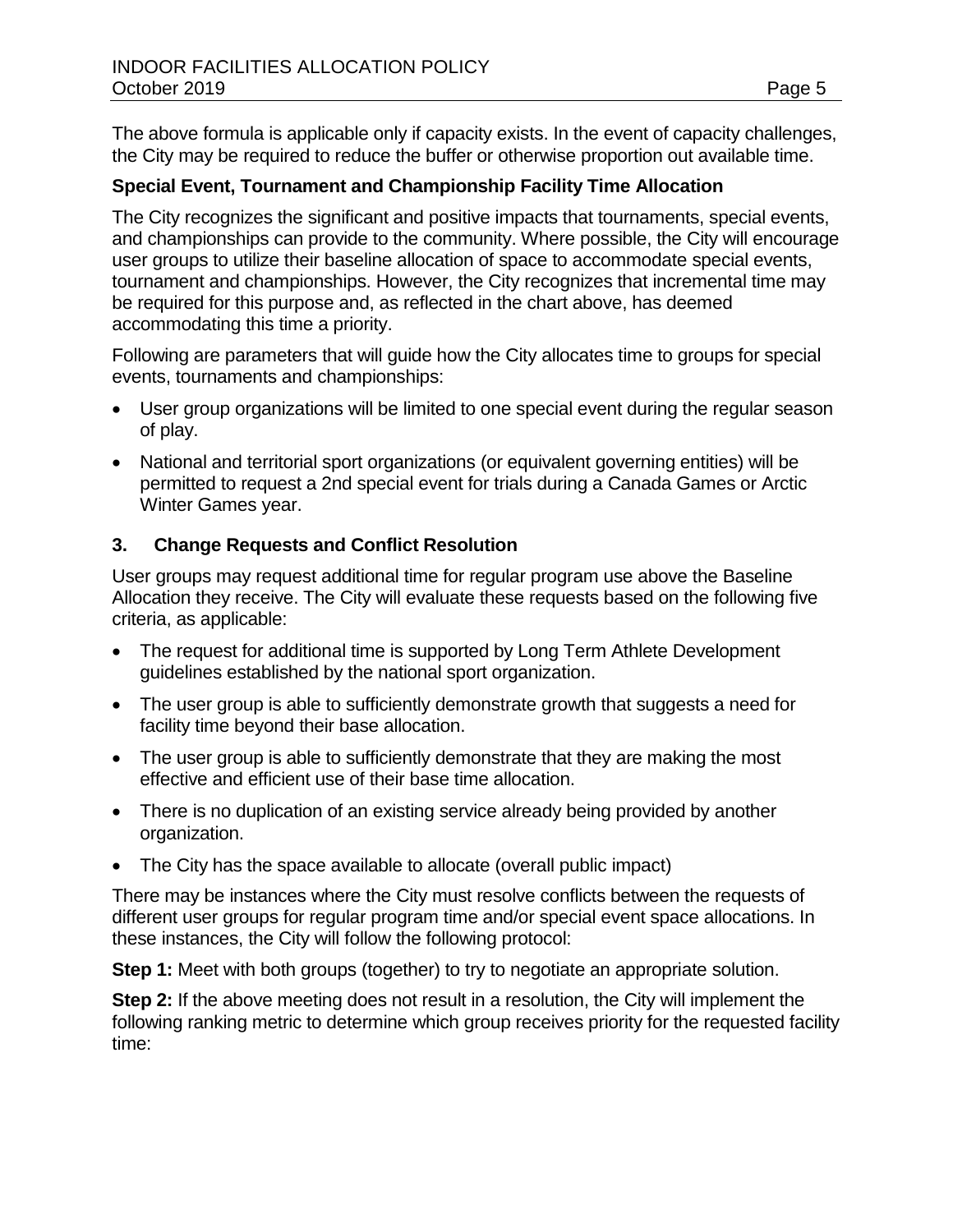| <b>Consideration</b>                                                                                                                                                            | <b>Scoring</b>                                                                                                                                                                                  |
|---------------------------------------------------------------------------------------------------------------------------------------------------------------------------------|-------------------------------------------------------------------------------------------------------------------------------------------------------------------------------------------------|
|                                                                                                                                                                                 | 3 pts: The user group demonstrates strong alignment with the overall<br>intent of this policy, including the Guiding Principles and criteria<br>outlined in the Qualification step.             |
| <b>Policy Alignment</b>                                                                                                                                                         | 1 pts: The user group demonstrates some alignment with the overall<br>intent of this policy, including the Guiding Principles and criteria<br>outlined in the Qualification step.               |
|                                                                                                                                                                                 | 0 pts: The user group demonstrates no or insufficient alignment with<br>the overall intent of this policy, including the Guiding Principles and<br>criteria outlined in the Qualification step. |
|                                                                                                                                                                                 | 3 pts: The group has first priority for the space requested as outlined<br>in Section B.                                                                                                        |
| Prioritization                                                                                                                                                                  | 2 pts: The group has second priority for the space requested as<br>outlined in Section B.                                                                                                       |
|                                                                                                                                                                                 | 1 pt: The group has third or fourth priority for the space requested as<br>outlined in Section B.                                                                                               |
|                                                                                                                                                                                 | 0 pts: The group has no priority for the space requested as outlined<br>in Section B.                                                                                                           |
| <b>Existing Space</b>                                                                                                                                                           | 3 pts: The user group has demonstrated that the request cannot fit<br>into their existing space allocation (baseline allocation and special<br>event allocation).                               |
| Allocation                                                                                                                                                                      | 0 pts: The user group has not sufficiently demonstrated that the<br>request cannot fit into their existing space allocation (baseline<br>allocation and special event allocation).              |
| Scoring criteria to be determined based on type of space for<br>which the conflict exists. E.g. is the space appropriate to the<br># of Participants<br>number of participants? |                                                                                                                                                                                                 |
|                                                                                                                                                                                 | 3 pts: The event / program is participatory and inclusive in nature and<br>open to a broad range of participants (all ability levels, ages,<br>universal access, etc.).                         |
| Inclusion and<br>Access                                                                                                                                                         | 1 pts: The event / program is high performance in nature with<br>opportunities for secondary participation (e.g., as a spectator).                                                              |
|                                                                                                                                                                                 | 0 pts: The event / program is limited to a small number of participants<br>with no or minimal opportunities for secondary participation.                                                        |
| Duplication of<br>Service                                                                                                                                                       | 3 pts: The proposed program is new or underserved within the<br>community.                                                                                                                      |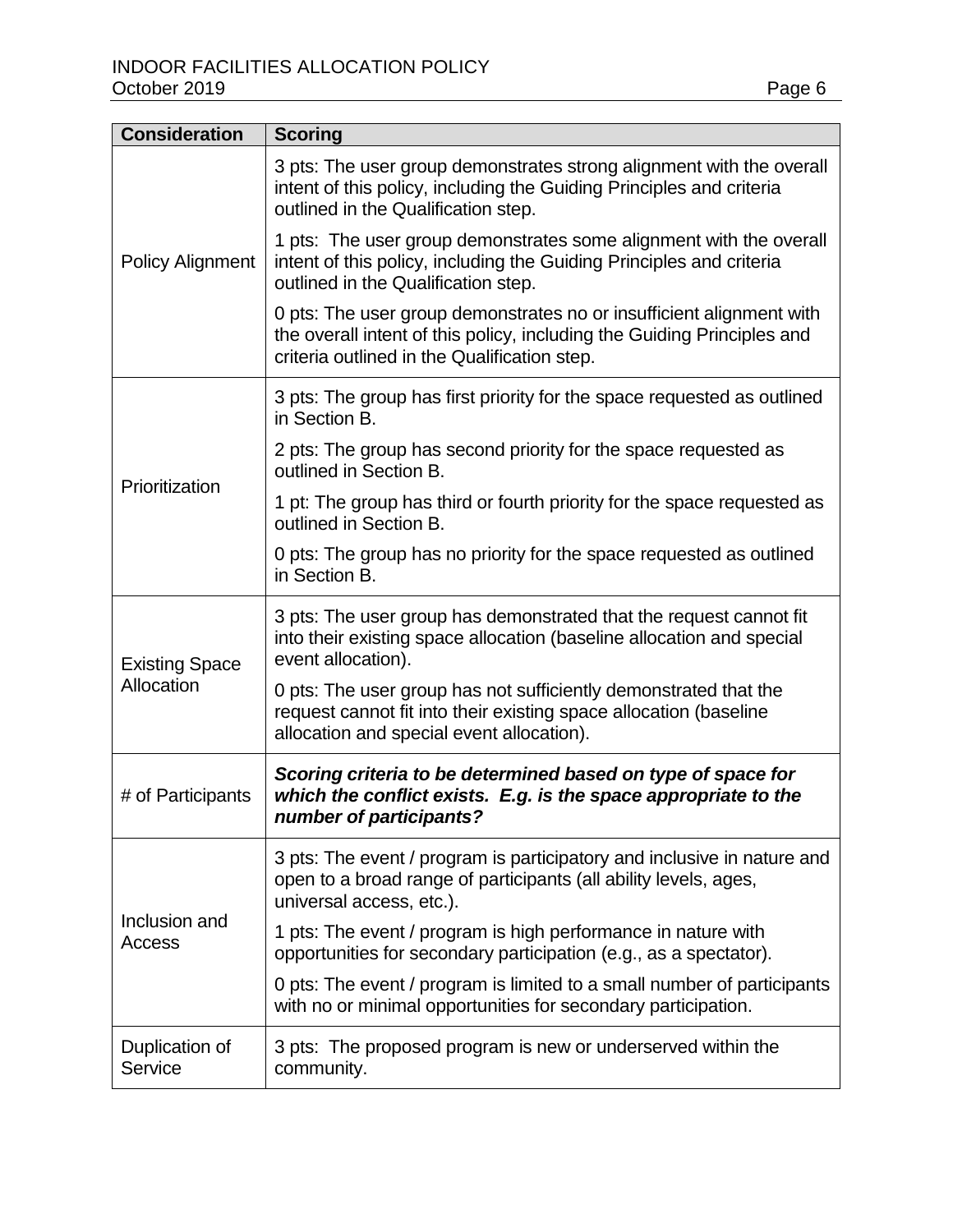|                              | 0 pts: A similar program is delivered by another user group within the<br>community.                  |
|------------------------------|-------------------------------------------------------------------------------------------------------|
|                              | 3 pts: The proposed event / program will have no or minimal<br>disruption to regularly scheduled use. |
| Service<br><b>Disruption</b> | 1 pt: The proposed event / program will have moderate disruption to<br>regularly scheduled use.       |
|                              | 0 pts: The proposed event / program will have significant disruption<br>to regularly scheduled use.   |

**Step 3:** Should the above scoring result in a tie, the final decision will be made by the director, Community and Recreation Services.

#### **KEY DATES**

The following schedule will be followed in allocating indoor recreation facility spaces as outlined in this policy.

| <b>Action</b>                                                                    | <b>Deadline</b>          |  |  |
|----------------------------------------------------------------------------------|--------------------------|--|--|
| Regular Season Users (majority of season falls in the months of October - April) |                          |  |  |
| Base allocation communicated to user groups                                      | May 1 <sup>st</sup>      |  |  |
| Deadline for submissions, requests or changes                                    | June 1 <sup>st</sup>     |  |  |
| Final allocation of space for the season                                         | July 1 <sup>st</sup>     |  |  |
| Summer Season Users (majority of season falls in the months of May - September)  |                          |  |  |
| Base allocation communicated to user groups                                      | December 1 <sup>st</sup> |  |  |
| Deadline for submissions, requests or changes                                    | January 1 <sup>st</sup>  |  |  |
| Final allocation of space for the season                                         | February 1 <sup>st</sup> |  |  |

#### **SEASONS AND APPLICABLE RATES**

The following chart outlines the event season and the applicable rates. Rates applied per the City's Fees and Charges Bylaw. Fees for R&FS are typically adjusted annually in September.

| <b>Event Season</b>   | <b>Months</b>   | <b>Rates</b>        |
|-----------------------|-----------------|---------------------|
| <b>Regular Season</b> | October – March | <b>Regular Rate</b> |
| Extended              | April           | <b>Regular Rate</b> |
| <b>Summer Season</b>  | $May - August$  | <b>Summer Rate</b>  |
| Extended              | September       | <b>Regular Rate</b> |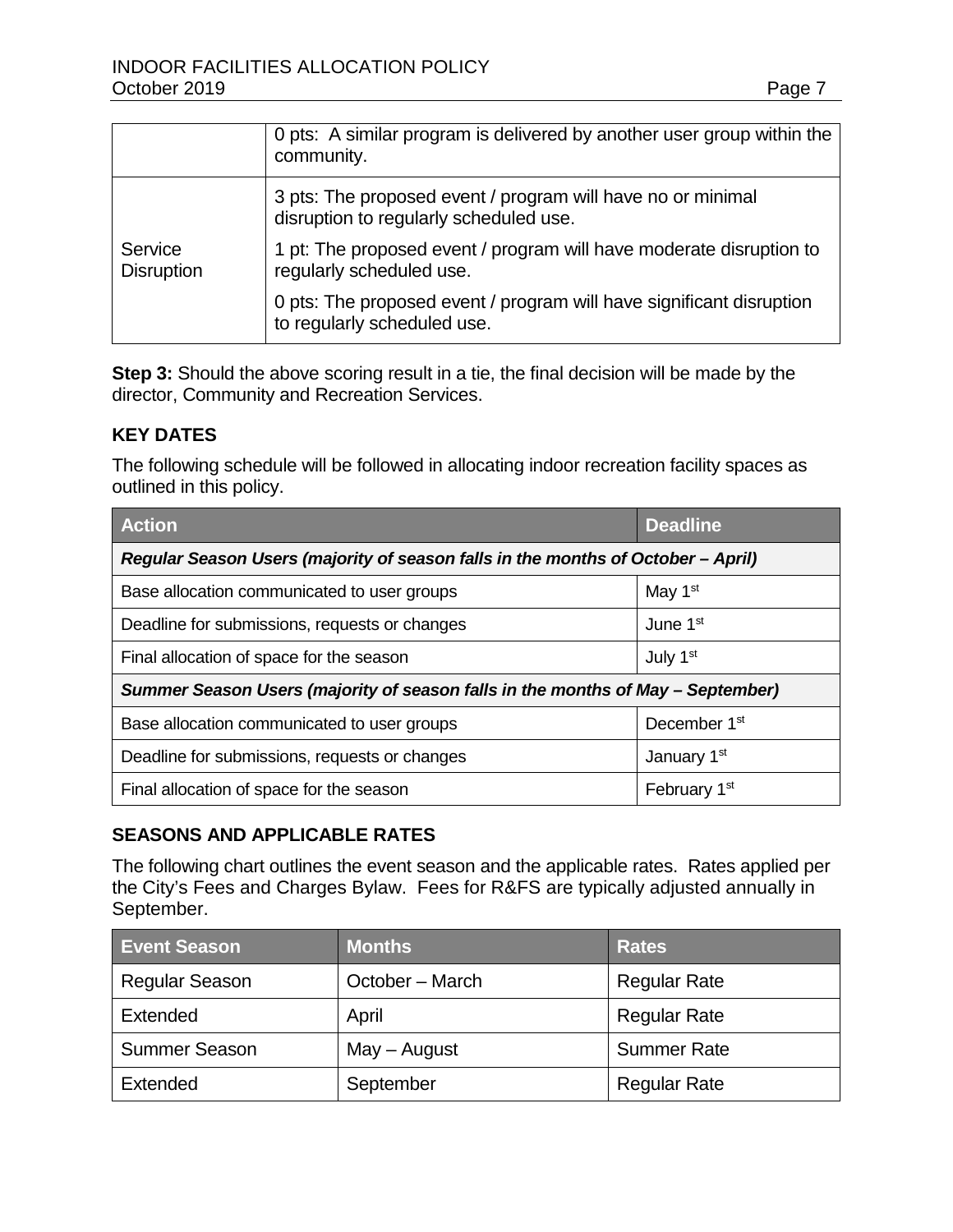Please refer to the General Terms and Conditions outlined in Appendix B for additional details related to timing and requirements of the City and user groups.

#### **REPEAL OF EXISTING POLICY**

The 2003 Arena Schedule Development Policy, including all amendments thereto, is hereby repealed.

The 2005 Aquatic Schedule Development Guidelines and the 2007 Fieldhouse Allocations Guidelines are hereby replaced by this policy.

#### **Supporting References**

*Municipal Act* [RSY 2002, c.154](http://www.gov.yk.ca/legislation/acts/huri_c.pdf)

### **History of Amendments**

| Date of Council Decision | Reference (Resolution #) | <b>Description</b>            |  |
|--------------------------|--------------------------|-------------------------------|--|
| October 15, 2019         | 2019-18-03               | <b>Initial Policy Adopted</b> |  |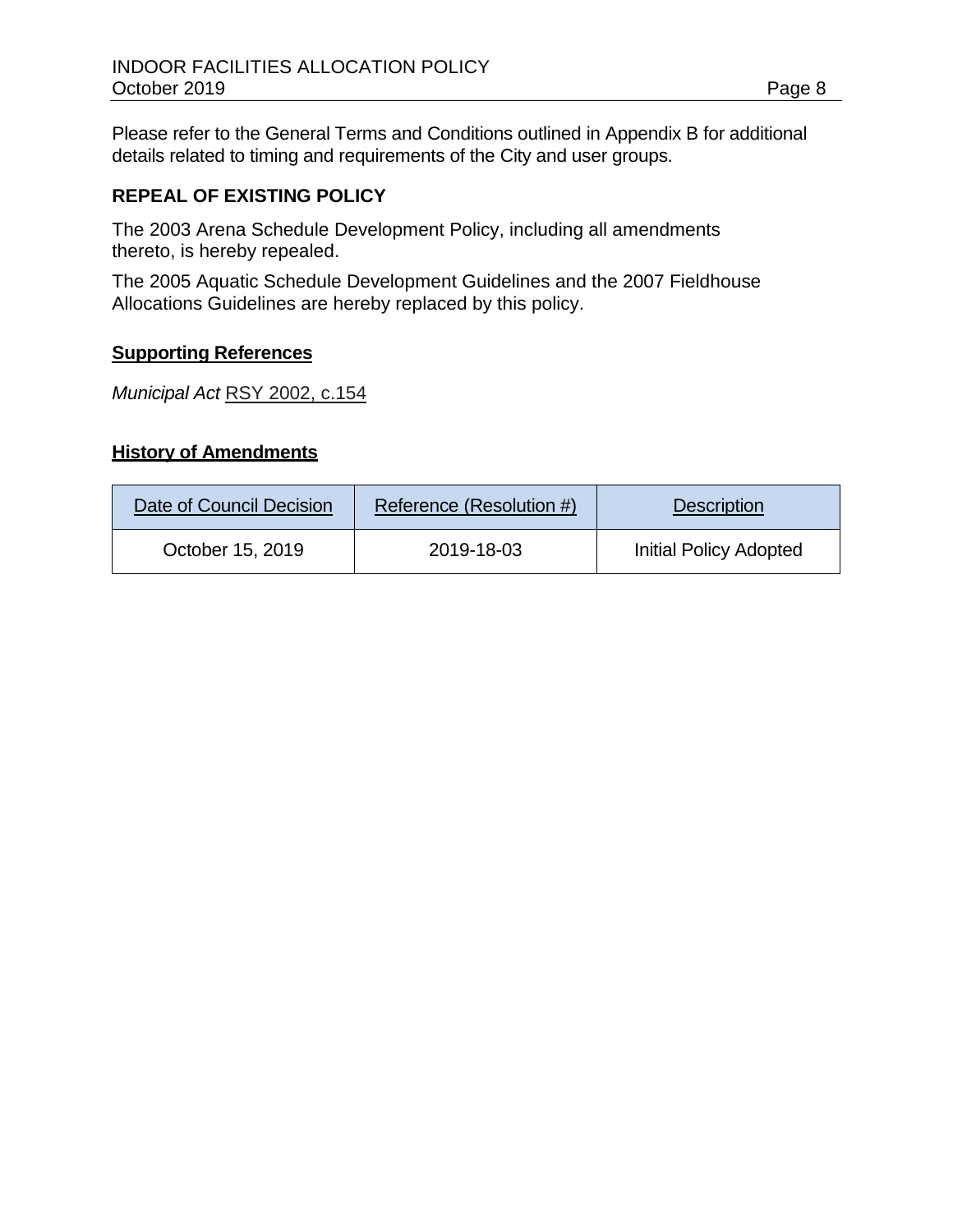## Appendices

## **Appendix A: Definitions**

Whenever the singular masculine or feminine is used in this administrative directive, it shall be considered as if plural feminine or masculine has been used where the context of the administrative directive so requires.

**"Arenas"** means the indoor ice rinks, including Takhini Arena and Canada Games Centre ice surfaces.

**"Base Allocation"** means actual time consumed during the previous year/season of play, plus up to a %.

**"Booking Staff"** means the Recreation and Facility Services staff designated to manage booking schedules at indoor facilities.

**"City"** means the municipality of the City of Whitehorse**.**

**"Contract holder"** means a user or user group that has entered into a rental agreement contract with the City for use of space in an indoor facility.

**"Drop-in activities"** means the provision of recreational opportunities on a spontaneous use basis offered by the City or its partners and accessed by public admissions or memberships and does not include exclusive rentals or programmed/structured opportunities such as registered programs or lessons.

**"Fee"** means the fees as set out in the City's Fees and Charges Bylaw as amended from time to time.

**"Indoor recreation facility/facilities"** refers to a City owned and/or operated indoor recreation facilities.

**"Non-prime time facility hours"** generally refers to facility operating hours during the day on weekdays.

**"Non-profit/community group"** means a group/organisation with non-profit status as defined in the Societies Act, RSY 2002, c.206 or a not for profit community group providing cultural, recreational, social, sport activities with the direct benefit to participants.

**"Prime time facility hours"** generally refers to facility operating hours on weekday early evenings and weekends.

**"R&FS"** means the Recreation and Facility Services Department of the Community and Recreation Services Division.

**"Recreation"** will be used an encompassing term that includes leisure, sports, arts and culture.

**"Rental agreement contract"** means the legal document that stipulates the terms and conditions of an agreement for use of a space within a City indoor facility by a user or user group.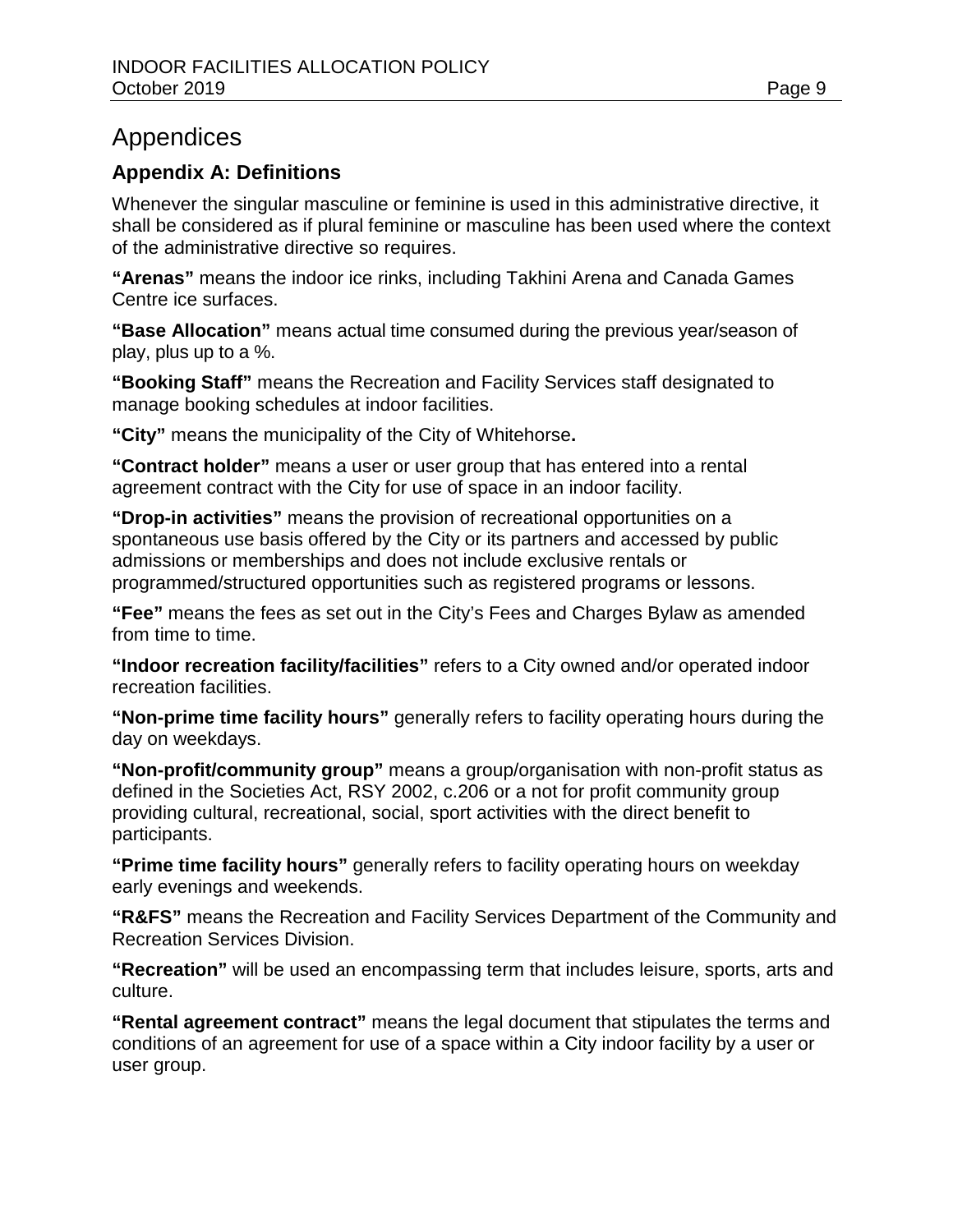**"Regular season/extended"** means the timetable of use that occurs on a consistent basis in indoor facilities from September 1 to April 30.

**"Suspension"** means a temporary withdrawal of indoor facility access due to noncompliance with city policies, bylaws or guidelines. Indoor facility privileges may be lifted at the discretion of the Manager or designate.

**"Summer season"** means the timetable of use that occurs on a consistent basis in indoor facilities from May 1 to August 31 and/or as approved in the budget process.

**"User(s)"** or **"user groups"** are any individual, group or sport governing body using the indoor facilities on a regular or need-by-need basis. Outlined as follows is a further definition of user groups based on typology.

- Youth Organization within the City: non-profit recreational group based in the City that has at least 60% of the registered participants being City residents aged 18 and under, and whose primary purpose is to involve youth in recreational, athletic, cultural, or social activities.
- Accessible Organization within the City: non-profit recreational group based in the City that provides programs for its registered participants being City residents, and whose primary purpose is to involve those with disabilities in recreational, athletic, cultural, or social activities.
- Adult Organization within the City: A non-profit recreational group based in the City that has at least 60% of the registered participants aged 18+, and whose primary purpose is to involve adults in recreation, athletic, cultural, or social activities.
- Department of Education schools: Schools that are recognized under the City and the Yukon government Department of Education Joint Use Agreements. Allocated in accordance with the Joint Use Agreement.
- Commercial means a group/business/entrepreneur carrying on any business or industrial undertaking of any kind or nature for the purpose of profit or gain. Nonprofit organizations charging admission to events also fall within this category.
- Other non-resident groups or those that fall outside of the definitions above.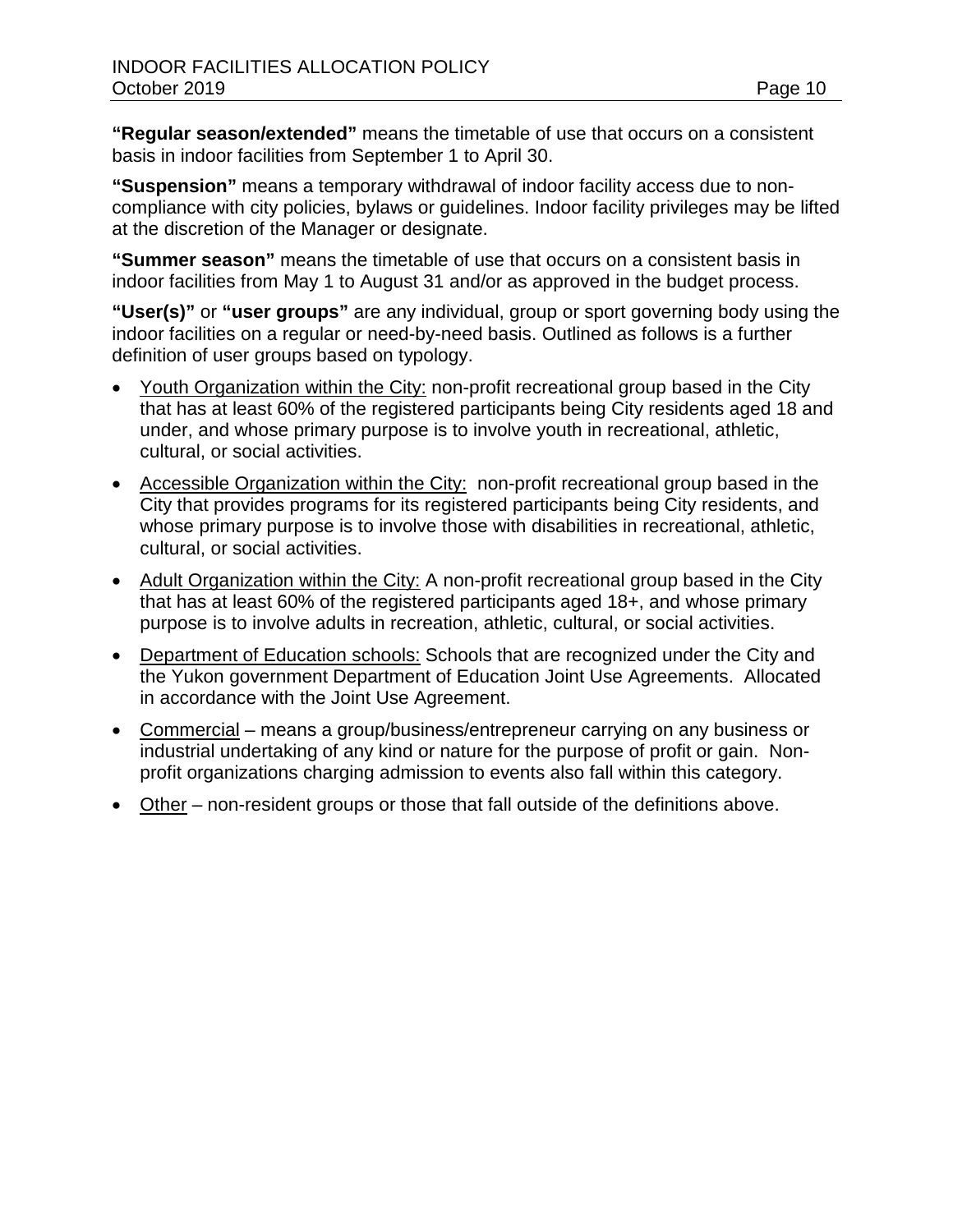## **Appendix B: General Terms and Conditions**

#### **General Parameters for Contracts and Rental Agreements**

All bookings for exclusive use of facilities shall be recorded on a rental agreement contract.

- 1) All applicable fees, payments, insurance, cancellation and booking standards set out in this policy, applicable bylaws, rental contracts, and guidelines will apply.
- 2) Allocation of space to user groups will not be considered booked or reserved unless appropriate rental agreement contracts are signed in advance of the start date, and payment has been arranged.
- 3) A copy of the rental agreement contract shall be given to the user or user group for confirmation of the bookings.
- 4) Users are required to review the rental agreement contract to ensure accuracy prior to confirmation and report any errors.
- 5) Both the contract holder and the City must sign the rental agreement contract to finalize the contract, which will be held by booking staff.
- 6) All amendments to the rental agreement contract must be submitted in writing to booking staff.

#### **Cancellation of Booked Time**

The contract holder is responsible to ensure that all dates and times of an event or activity are correct at the time of booking and signing of a rental agreement contract.

If the contract holder wishes to cancel use of the indoor facility for a particular time(s), or if the date(s) and/or time(s) required are different than those listed in the rental agreement contract, the following steps shall be taken:

- 1) The cancellation must be given in writing to the booking staff. If there is a regularly scheduled indoor facility user, that user will be given the opportunity of having the time slot assigned back;
- 2) If the regularly scheduled indoor facility user does not want the time slot, the booking staff will offer the open time to other user groups;
- 3) If the allotted time cannot be successfully re-assigned, the booking staff will open the time to other public use as outlined in the Priorities set out in section B of the policy;
- 4) Where a user regularly cancels a time slot, the City reserves the right to adjust the rental agreement contract and/or cancel this time for the remaining duration of the rental agreement contract.
- 5) Amendments or changes to a confirmed rental agreement contract made by the contract holder will be subject to any booking amendment fees per the City's Fees and Charges Bylaw and subject to cancellation deadlines.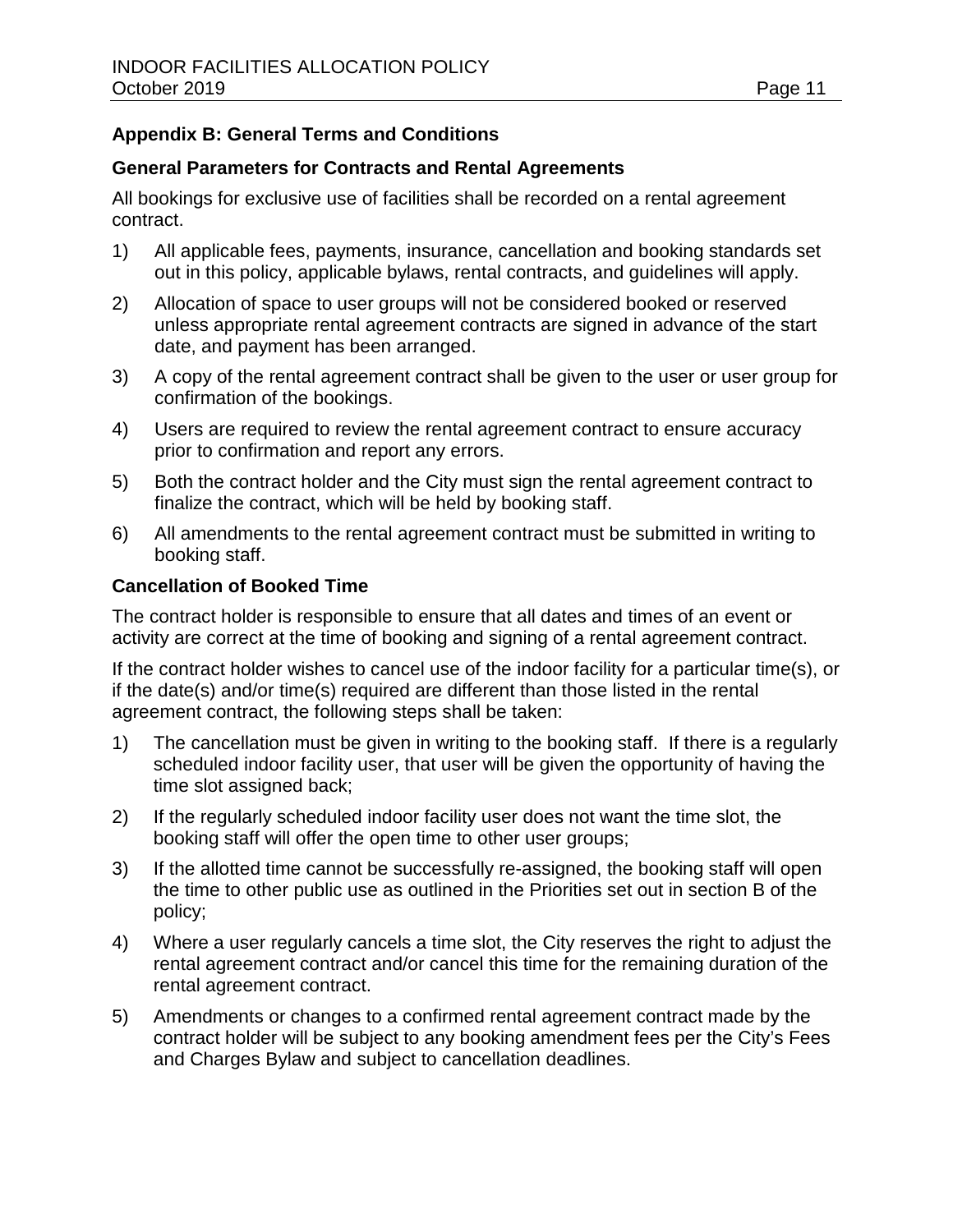6) Cancellation deadlines are outlined in the conditions of use section of the contract rental agreement. Any cancellations not received within the timelines specified are subject to invoicing of the full amount of the rental, less any time that can be reallocated to other renters.

#### **Legal Requirements of Groups Renting City Facilities**

All user groups must have an account with the City, current Yukon Corporate Registries Certificate of Status, authorized contact, and legal billing address.

All user groups will be required to show proof of a minimum three million dollars (\$3,000,000) public liability insurance, naming the City of Whitehorse as an additional insured, prior to the first rental under each rental agreement contract. Failure to provide this documentation will result in immediate suspension from all City facilities; and with a possibility cancellation of future bookings.

#### **Payment and Fees**

Fees and charges are established by Council. Upon approval by Council, R&FS shall, within a reasonable time, communicate the changes to respective user groups, however, it remains the responsibility of the user to consult the current fees and charges schedules in the published bylaw. Fees for R&FS are typically adjusted annually in September.

Payment in full is required at the time of booking unless otherwise specified; seasonal user groups with approved credit will be charged on a monthly basis. Payments are to be made on a monthly basis.

Overdue accounts are subject to an interest penalty at the standard City rate as set out in the Fees and Charges Bylaw, and may result in cancellation of allotted time and/or suspension from facility use.

A processing fee is applied to N.S.F cheques, cheque return, rejected pre-authorized credit card and EFT payments, and may result in cancellation of allotted time and/or suspension from facility use.

#### **Refunds Will Be Granted Under the Following Conditions**

Refunds will be posted as credits on the user group's account. Users may request credits on account to be processed as refunds using the same payment method originally provided.

Full refunds are issued when R&FS is required to amend or cancel a booking/rental.

Summer ice is not eligible for refunds.

All refunds are subject to the City's existing policies or procedures.

#### **Contract Cancellation/Changes by Municipality**

The City reserves the right to reasonably amend, postpone, reschedule or cancel any rental agreement contract.